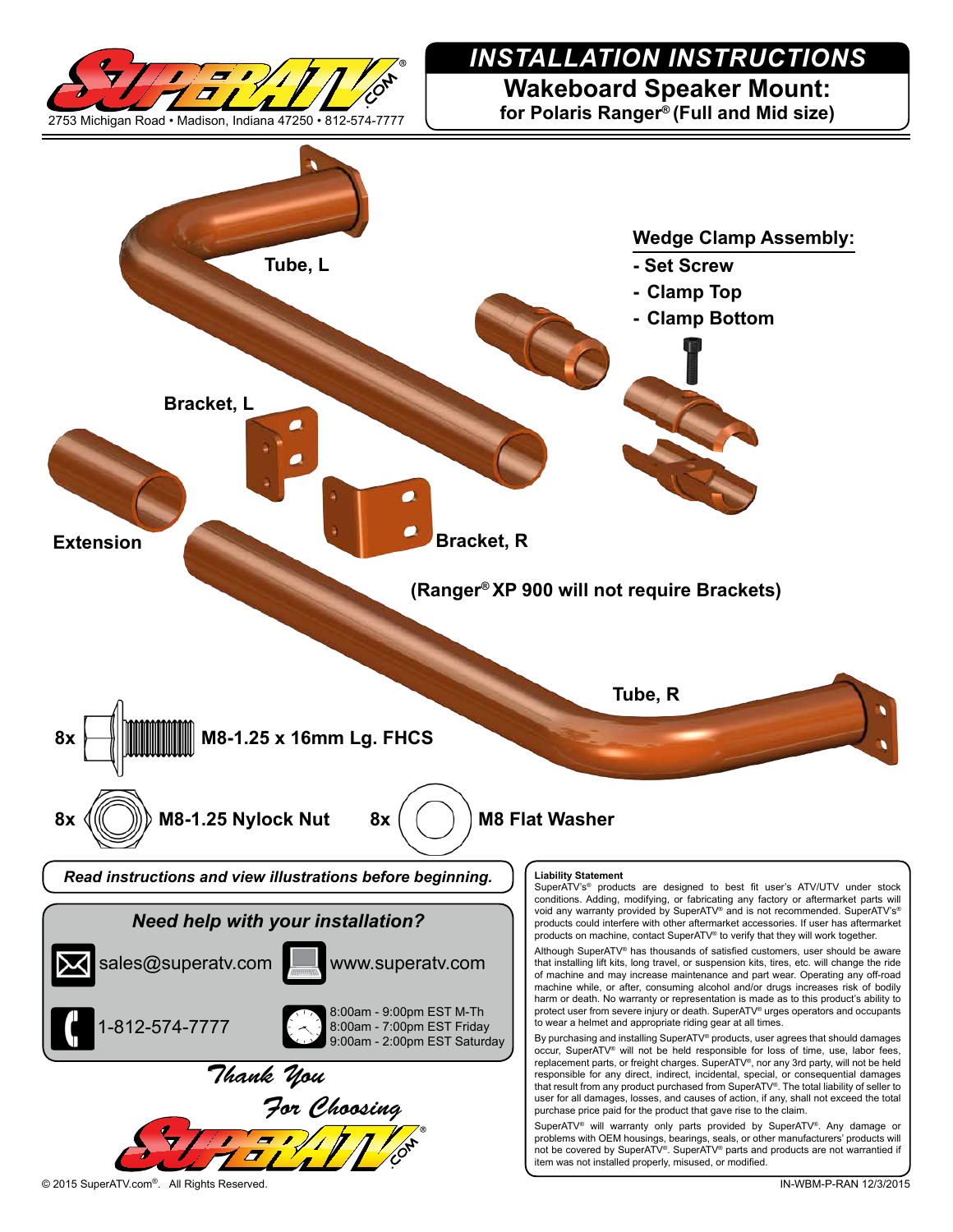- Install Bracket, L to Cab Frame with hardware shown.
- Repeat for opposite side.

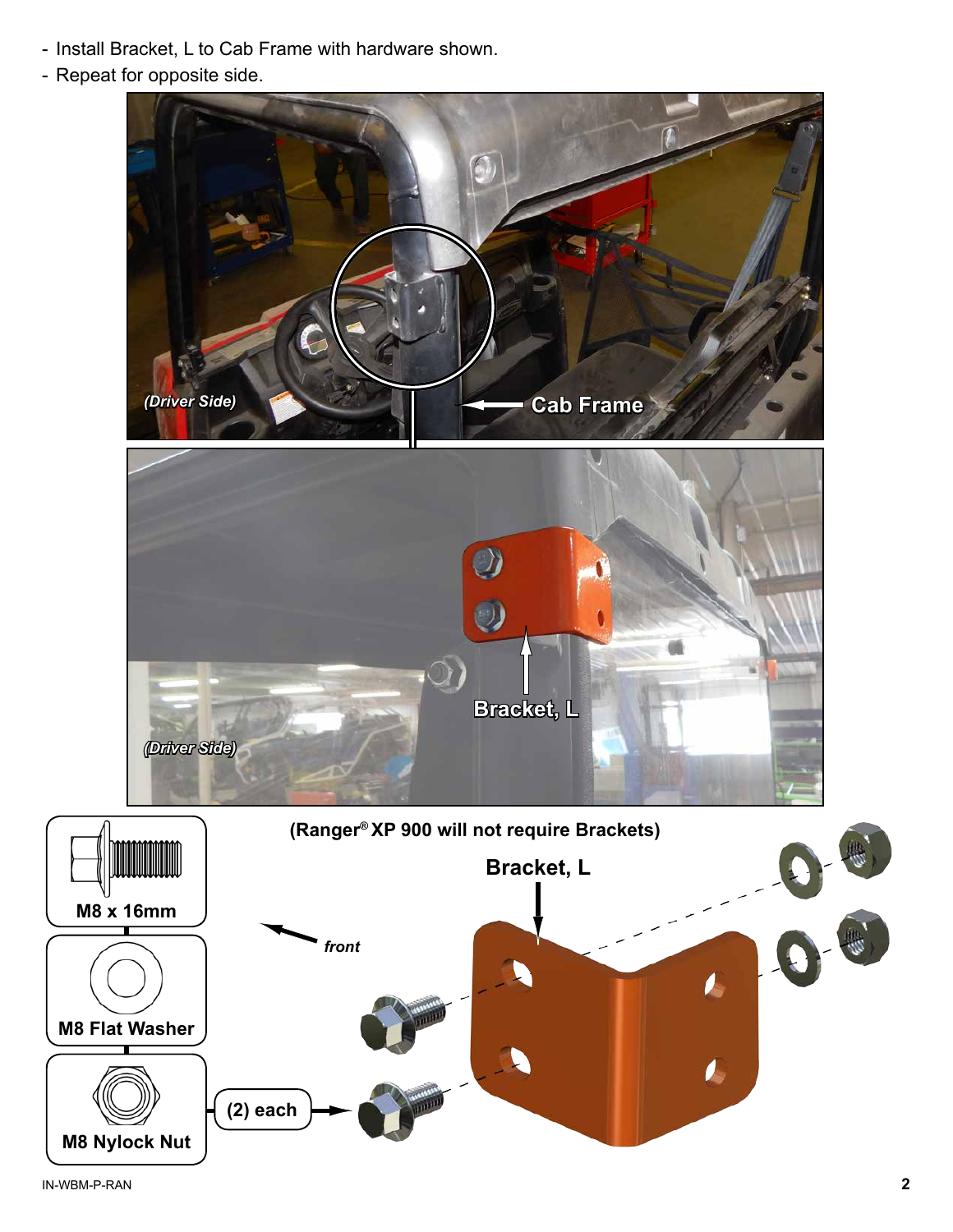

- Install Tube, L to Bracket, L with hardware shown.



## **See following page for model specific configurations**